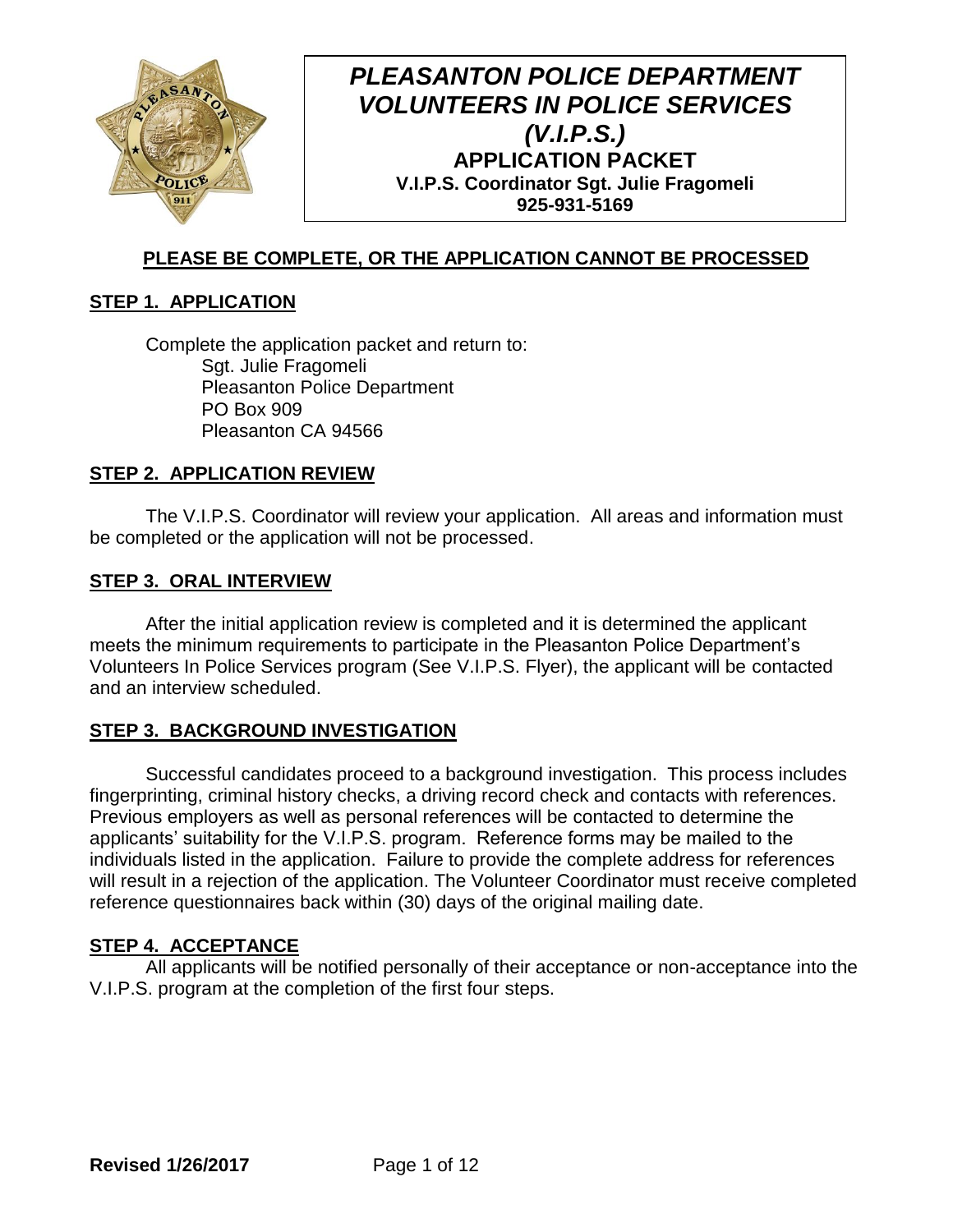

# **Volunteer Job Interest Form**

| Name: | Date: |
|-------|-------|
|       |       |

Phone Number: E-mail: \_\_\_\_\_\_\_\_\_\_\_\_\_\_\_\_\_\_\_\_\_\_\_\_\_\_\_\_\_\_

Here at the Pleasanton Police Department we hold volunteers in high esteem and greatly appreciate the dedication of those who want to serve their community. Our goal is to match the interests and skills of our volunteers with the needs of the police department. Please prioritize the areas you are interested in by placing a number next to your first choice through your fifth choice. If you have a special skill not listed, please include it in the "other" box and also fill out the times and days of the week you would be available.

| <b>Crime Prevention</b>                                                                                                               | Property/Evidence                                                                      | <b>Special Events</b>                   |
|---------------------------------------------------------------------------------------------------------------------------------------|----------------------------------------------------------------------------------------|-----------------------------------------|
| Records/Data Entry                                                                                                                    | <b>Traffic Bureau</b>                                                                  | D.A.R.E.                                |
| <b>Support Services</b>                                                                                                               | <b>Citizens Academy</b>                                                                | <b>Animal Services</b>                  |
| Vehicle Maintenance                                                                                                                   | Personnel/Training                                                                     | Cable TV Program                        |
| Investigations                                                                                                                        | Patrol                                                                                 | Other __________                        |
|                                                                                                                                       | I am able to volunteer the following days and times:                                   |                                         |
| <b>Monday</b><br><u> 1990 - Johann John Harry Harry Harry Harry Harry Harry Harry Harry Harry Harry Harry Harry Harry Harry Harry</u> | <b>Friday</b>                                                                          | <u> 1990 - Johann Barbara, martin a</u> |
| <b>Tuesday</b>                                                                                                                        | Saturday ______________                                                                |                                         |
| Wednesday _____________                                                                                                               | Sunday _____________                                                                   |                                         |
| Thursday _____________                                                                                                                |                                                                                        |                                         |
|                                                                                                                                       | Please list any skills you bring to this position (i.e. knowledge of computer programs |                                         |
|                                                                                                                                       |                                                                                        |                                         |
|                                                                                                                                       |                                                                                        |                                         |

Please return this form to Sgt. Julie Fragomeli or as directed.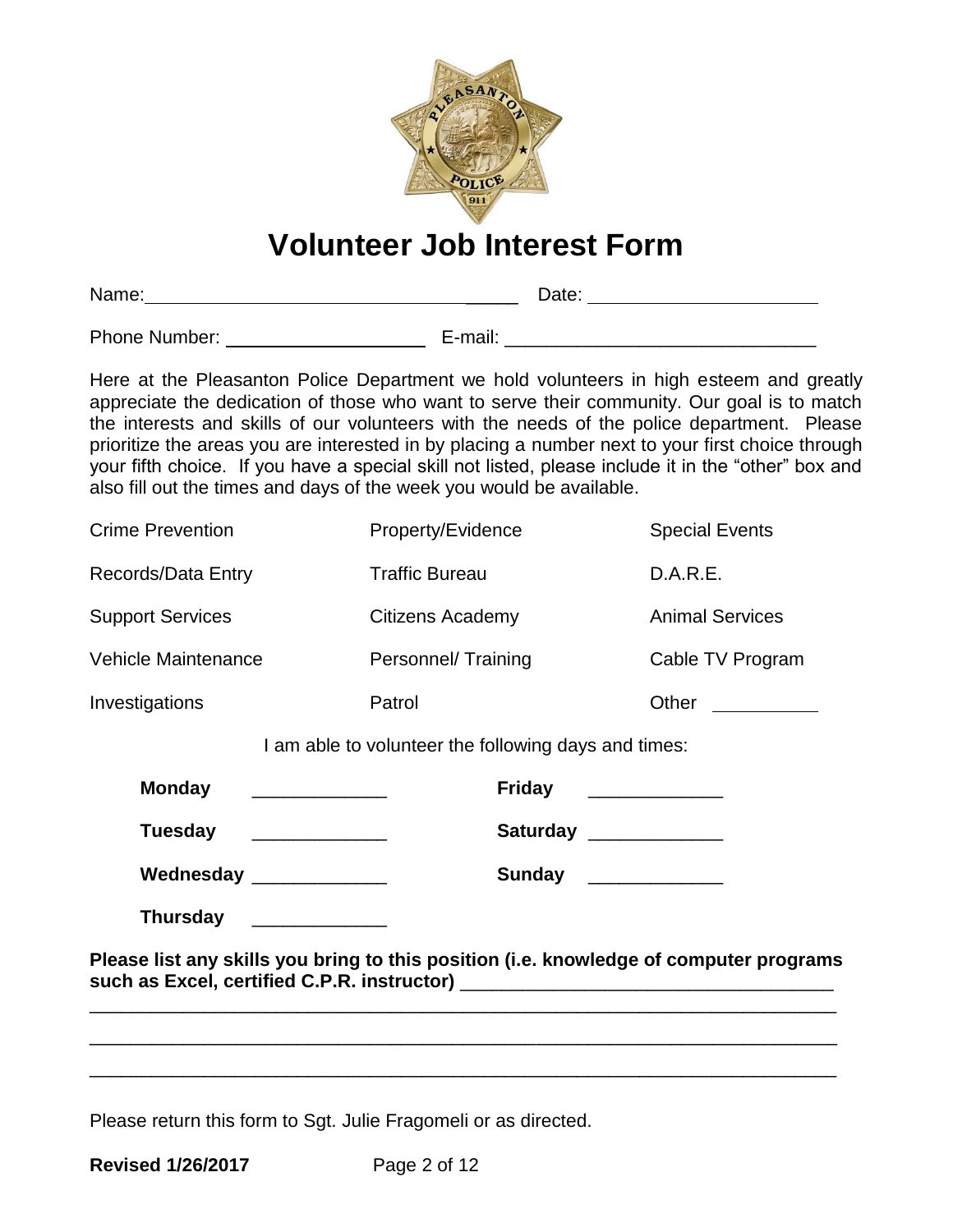

# **VOLUNTEERS IN POLICE SERVICES**

## **PERSONAL HISTORY STATEMENT**  VOLUNTEER APPLICANTS

As part of the background process to become a V.I.P.S., we require all applicants to undergo a background investigation. Please fill out all areas with a check mark next to it and, when completed, return this packet to the Volunteer Coordinator.

Minimum eligibility requirements to become a Pleasanton Police V.I.P.S. are as follows:

- Reside and/or work within the City of Pleasanton.
- Graduate from the Citizen's Police Academy.
- No felony convictions.
- Successful completion of a background investigation.
- Appointed and serve at the discretion of the Chief of Police.

If you have any questions about how to fill out this form you can call the Volunteer Coordinator, Sgt. Julie Fragomeli at (925) 931-5169 or reach her by email at jfragomeli@ci.pleasanton.ca.us. .

#### **Mailing address:**

### **PLEASANTON POLICE DEPARTMENT**

ATTN: V.I.P.S. Program Coordinator PO BOX 909 PLEASANTON, CA 94566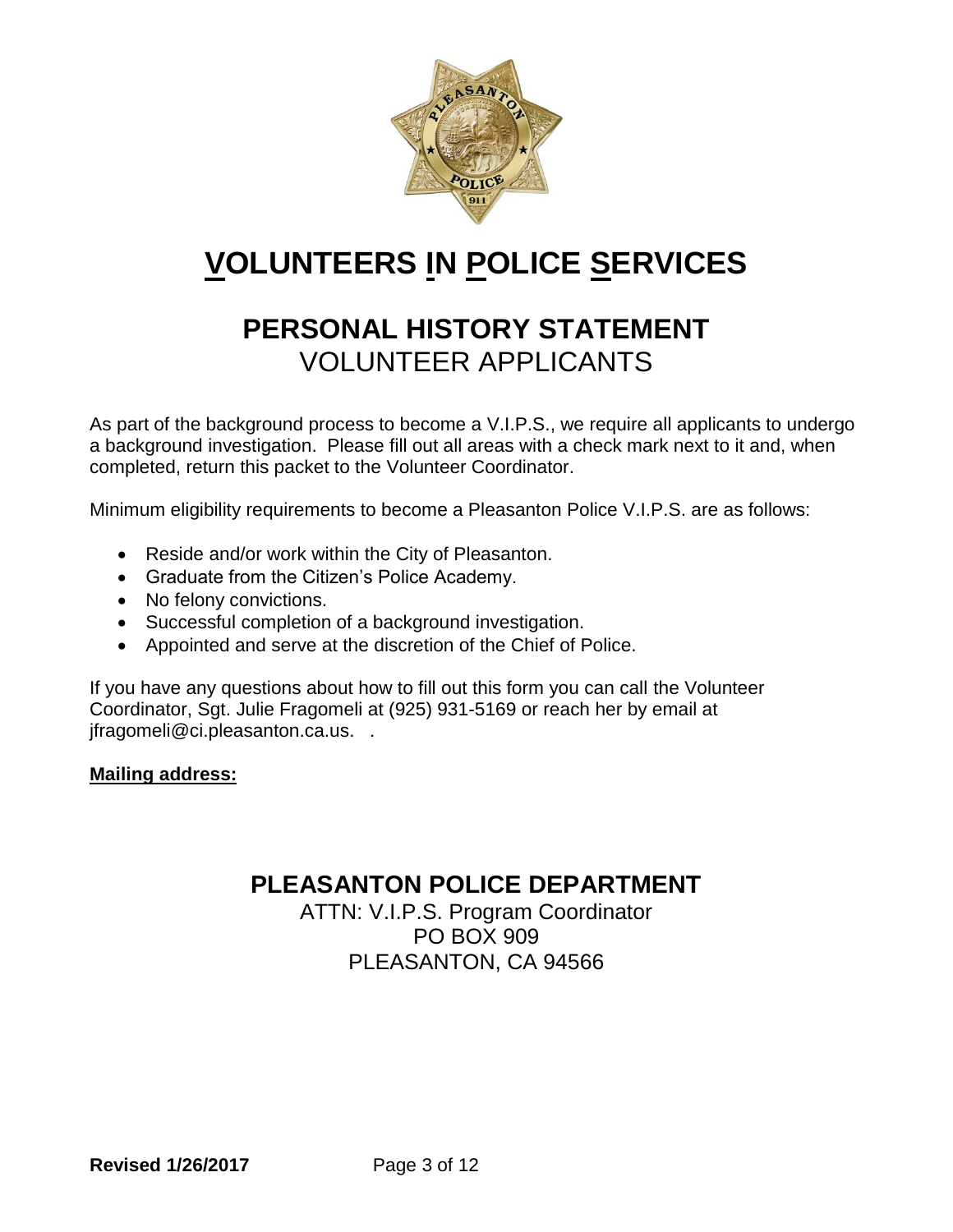

# **VOLUNTEERS IN POLICE SERVICES**

# **PERSONAL HISTORY STATEMENT**  VOLUNTEER APPLICANTS

### **REQUIRED DOCUMENTS**

The following documents may be photo copied and submitted with your Personal History Statement Form.

- **Birth Certificate (available from the City/County Registrar of Births or the State Vital Statistics Office). If you were born outside the United States, you will need to show your original Certificate of Naturalization or your US passport to your background investigator.**
- **High School Diploma, G.E.D., or High School Proficiency Exam.**
- **College diploma(s).**
- **Social Security Card.**
- **Current driver's license.**
- **Current automobile insurance policy.**
- $\checkmark$  A copy of any police report(s), which you were arrested.

### **ACKNOWLEDMENT**

I have received a copy of this form and understand that it is my responsibility to arrange for all the documents above, which apply to me. Failure to promptly arrange for these documents will result in my application being dropped from consideration for this position.

Dated: \_\_\_\_\_\_\_\_\_\_\_\_\_\_\_\_\_\_ Signature: \_\_\_\_\_\_\_\_\_\_\_\_\_\_\_\_\_\_\_\_\_\_\_\_\_\_\_\_\_\_\_\_\_\_\_\_\_

**Revised 1/26/2017** Page 4 of 12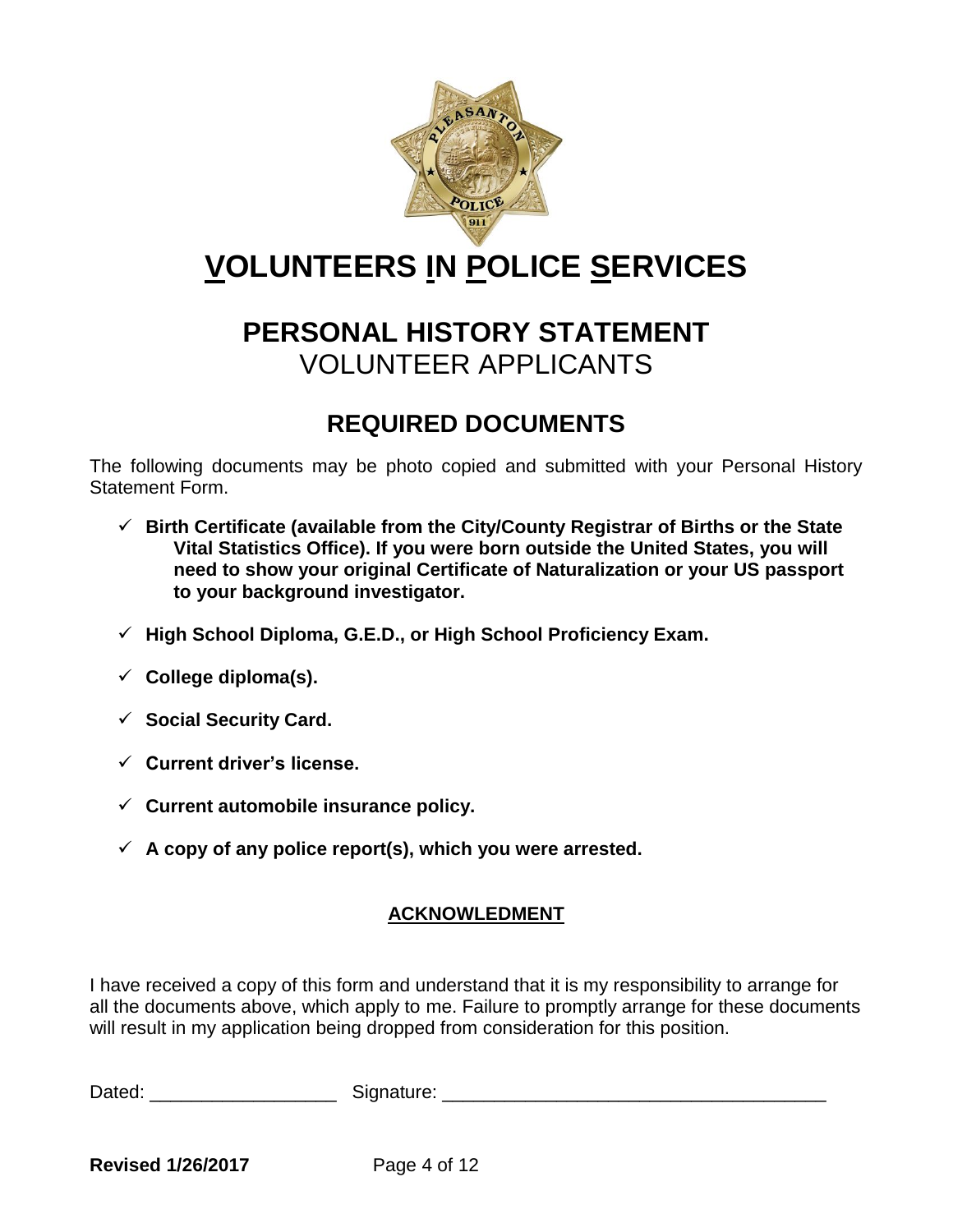

### **VOLUNTEER PERSONAL HISTORY STATEMENT**

| 1. Name:                                                                                                                                                                                                                                                                         |
|----------------------------------------------------------------------------------------------------------------------------------------------------------------------------------------------------------------------------------------------------------------------------------|
| First<br>Middle<br>Last                                                                                                                                                                                                                                                          |
| 2. Other names (including nicknames) you have used or been known by:                                                                                                                                                                                                             |
| 3. Address: The Contract of the Contract of the Contract of the Contract of the Contract of the Contract of the Contract of the Contract of the Contract of the Contract of the Contract of the Contract of the Contract of th<br>Number Street<br>City<br>State <b>Zip Code</b> |
| $\frac{(\_)}{\_}$ Evening<br>Day                                                                                                                                                                                                                                                 |
| Cell                                                                                                                                                                                                                                                                             |
| 5. Date of Birth: $\frac{1}{x}$ Month Day Year                                                                                                                                                                                                                                   |
| 6. You must be a citizen of the United States or a permanent resident alien who is<br>eligible for and has applied for citizenship. Can you provide such documentation?<br>$( )$ Yes $( )$ No                                                                                    |
| 7. Social Security Number (in accordance with the Federal Privacy Act of 1974),<br>disclosure is voluntary. The Social Security Number will be used for identification<br>purposes to ensure that proper records are obtained.                                                   |
| 8. For the purposes of identification, please provide the following:                                                                                                                                                                                                             |
| Height __________, Weight _______, Hair _________, Eyes _________                                                                                                                                                                                                                |
| Scars, tattoos, or other distinguishing marks: _________________________________                                                                                                                                                                                                 |
|                                                                                                                                                                                                                                                                                  |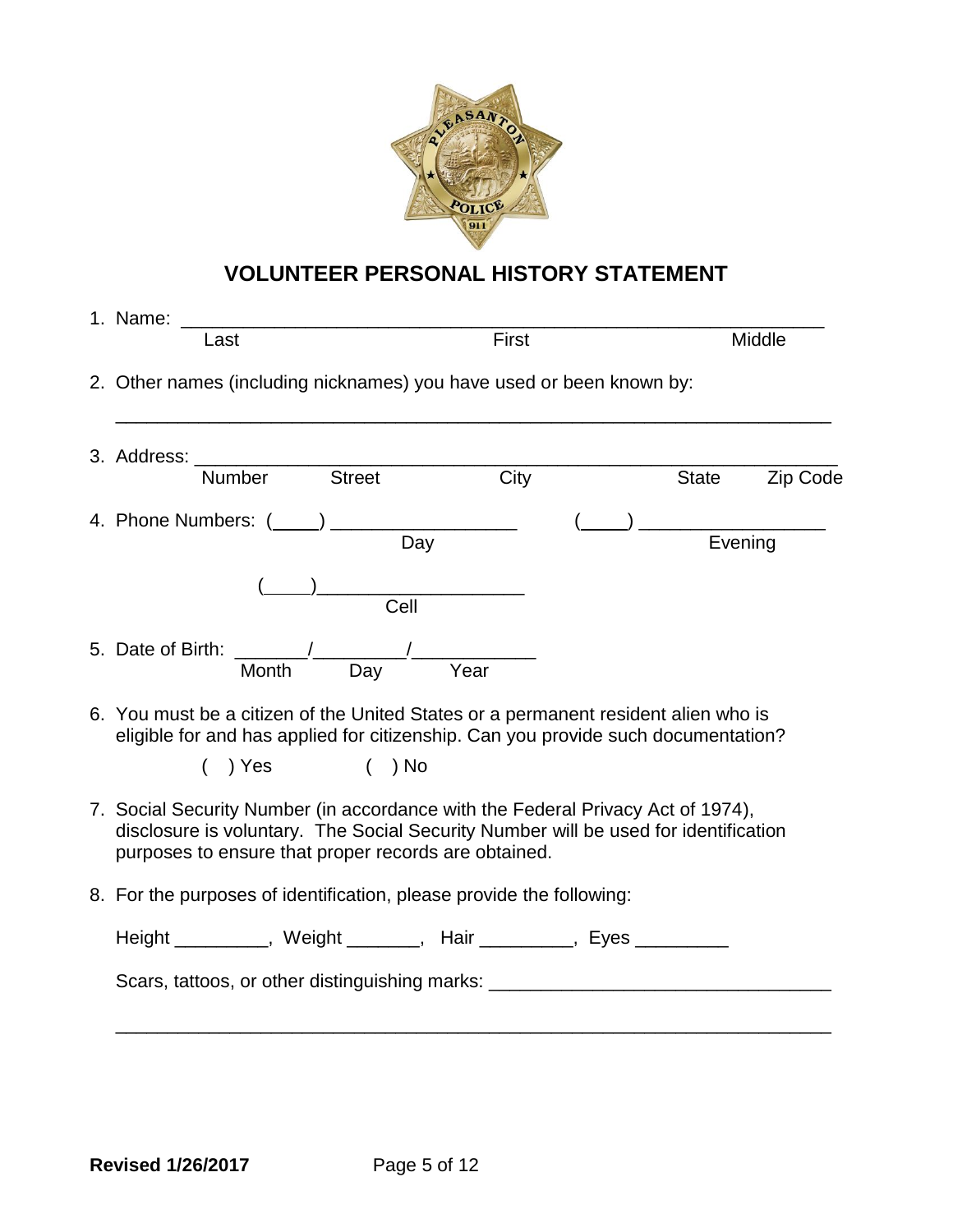### 9. **References**

 *During the course of the background investigation, persons who know you will be asked to comment upon your suitability for the position of Volunteer. Inquires will be confined to job-relevant matters.*

| Name                  |                                                                                                                                                                                          | <b>Phone Contract Phone</b> | Relationship             |
|-----------------------|------------------------------------------------------------------------------------------------------------------------------------------------------------------------------------------|-----------------------------|--------------------------|
|                       |                                                                                                                                                                                          |                             |                          |
|                       |                                                                                                                                                                                          |                             |                          |
|                       |                                                                                                                                                                                          |                             |                          |
|                       |                                                                                                                                                                                          |                             |                          |
|                       |                                                                                                                                                                                          |                             |                          |
|                       |                                                                                                                                                                                          |                             |                          |
|                       |                                                                                                                                                                                          |                             |                          |
|                       |                                                                                                                                                                                          |                             |                          |
|                       |                                                                                                                                                                                          |                             |                          |
|                       |                                                                                                                                                                                          |                             |                          |
| 10. Education         |                                                                                                                                                                                          |                             |                          |
|                       | Lettimation 1 possess a high school diploma from a U.S. Institution Lettiman 1 passed the G.E.D. test                                                                                    |                             |                          |
|                       | Lettify 1 passed the California High School Proficiency Examination                                                                                                                      |                             |                          |
|                       | Let possess a two-year college degree and controll possess a four-year college degree                                                                                                    |                             |                          |
|                       | Let not currently have a high school diploma or its equivalent, but I plan to satisfy the<br>requirement in the future as follows:                                                       |                             |                          |
| When:                 |                                                                                                                                                                                          |                             |                          |
|                       |                                                                                                                                                                                          |                             |                          |
| 11. Residence         |                                                                                                                                                                                          |                             |                          |
|                       | Individuals who have become acquainted with you by reason of your residing in different<br>locations are often helpful in providing useful information for the background investigation. |                             |                          |
| <b>Street Address</b> | City, State, Zip Code                                                                                                                                                                    | Years                       | Landlord, Property Owner |
|                       |                                                                                                                                                                                          |                             |                          |
|                       |                                                                                                                                                                                          |                             |                          |
|                       |                                                                                                                                                                                          |                             |                          |
|                       |                                                                                                                                                                                          |                             |                          |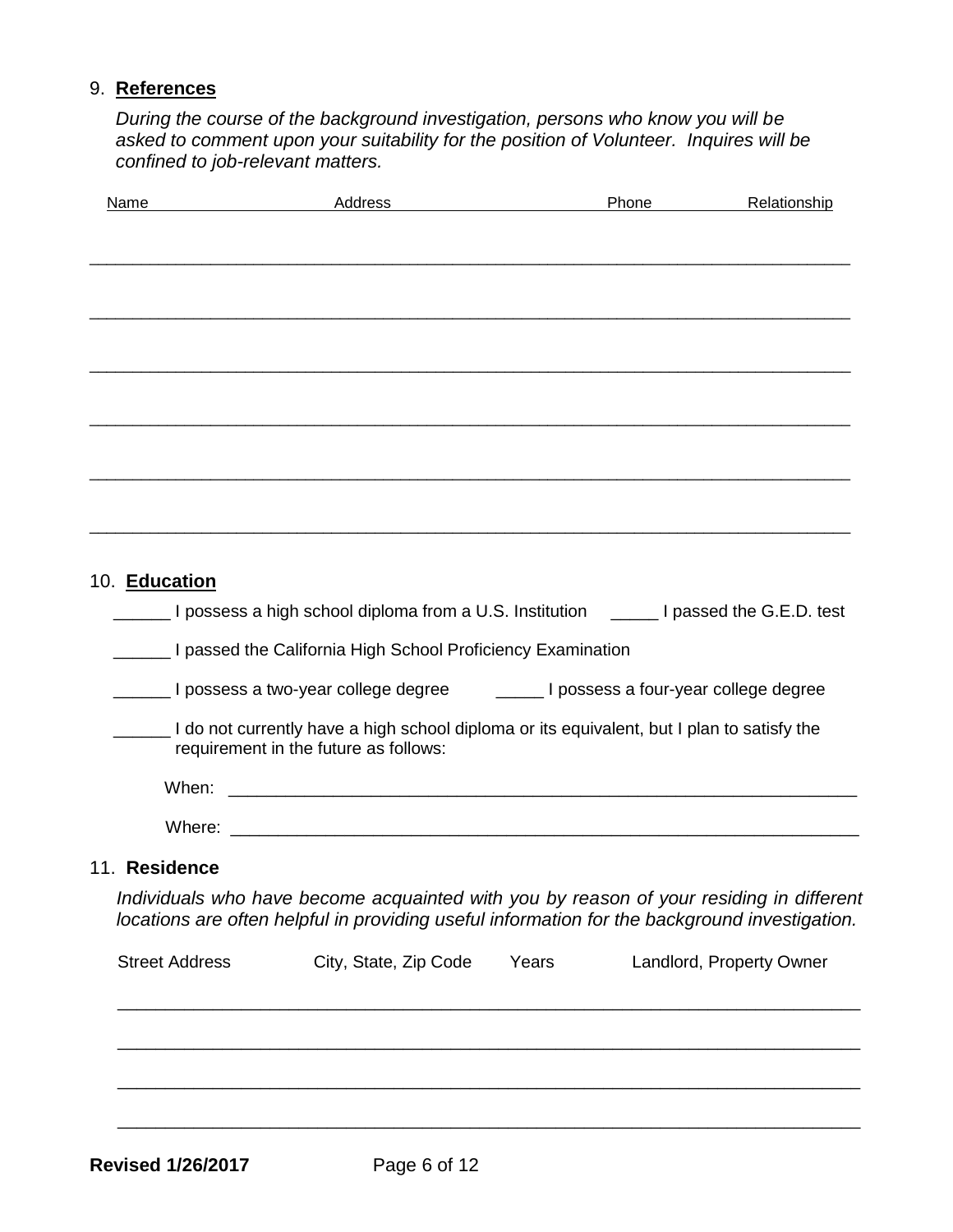### 12. **Experience and Employment**

*Beginning with your most current employment, please list all jobs (including part-time, temporary, and voluntary positions) you have held in the fast five (5) years. For purposes of this personal history statement, volunteer work should be included as employment. For identification and verification, please indicate the nature of the activity (i.e., full-time, parttime or voluntary). If you have had intervening periods of military service or unemployment, please list those periods in sequence in the spaces provided.*

\_\_\_\_\_\_\_\_\_\_\_\_\_\_\_\_\_\_\_\_\_\_\_\_\_\_\_\_\_\_\_\_\_\_\_\_\_\_\_\_\_\_\_\_\_\_\_\_\_\_\_\_\_\_\_\_\_\_\_\_\_\_\_\_\_\_\_\_\_\_\_\_\_\_\_\_\_\_

\_\_\_\_\_\_\_\_\_\_\_\_\_\_\_\_\_\_\_\_\_\_\_\_\_\_\_\_\_\_\_\_\_\_\_\_\_\_\_\_\_\_\_\_\_\_\_\_\_\_\_\_\_\_\_\_\_\_\_\_\_\_\_\_\_\_\_\_\_\_\_\_\_\_\_\_\_\_

| Name of Supervisor           | Name of Co-Worker |           | Telephone |
|------------------------------|-------------------|-----------|-----------|
| <b>Title or Duties</b>       |                   |           |           |
| Dates of Employment          | Full-time         | Part-time | Voluntary |
| Reason for Leaving           |                   |           |           |
| Name and address of employer |                   |           |           |
| Name of Supervisor           | Name of Co-Worker |           | Telephone |
| <b>Title or Duties</b>       |                   |           |           |
| <b>Dates of Employment</b>   | Full-time         | Part-time | Voluntary |
| Reason for Leaving           |                   |           |           |
| Name and address of employer |                   |           |           |
| Name of Supervisor           | Name of Co-Worker |           | Telephone |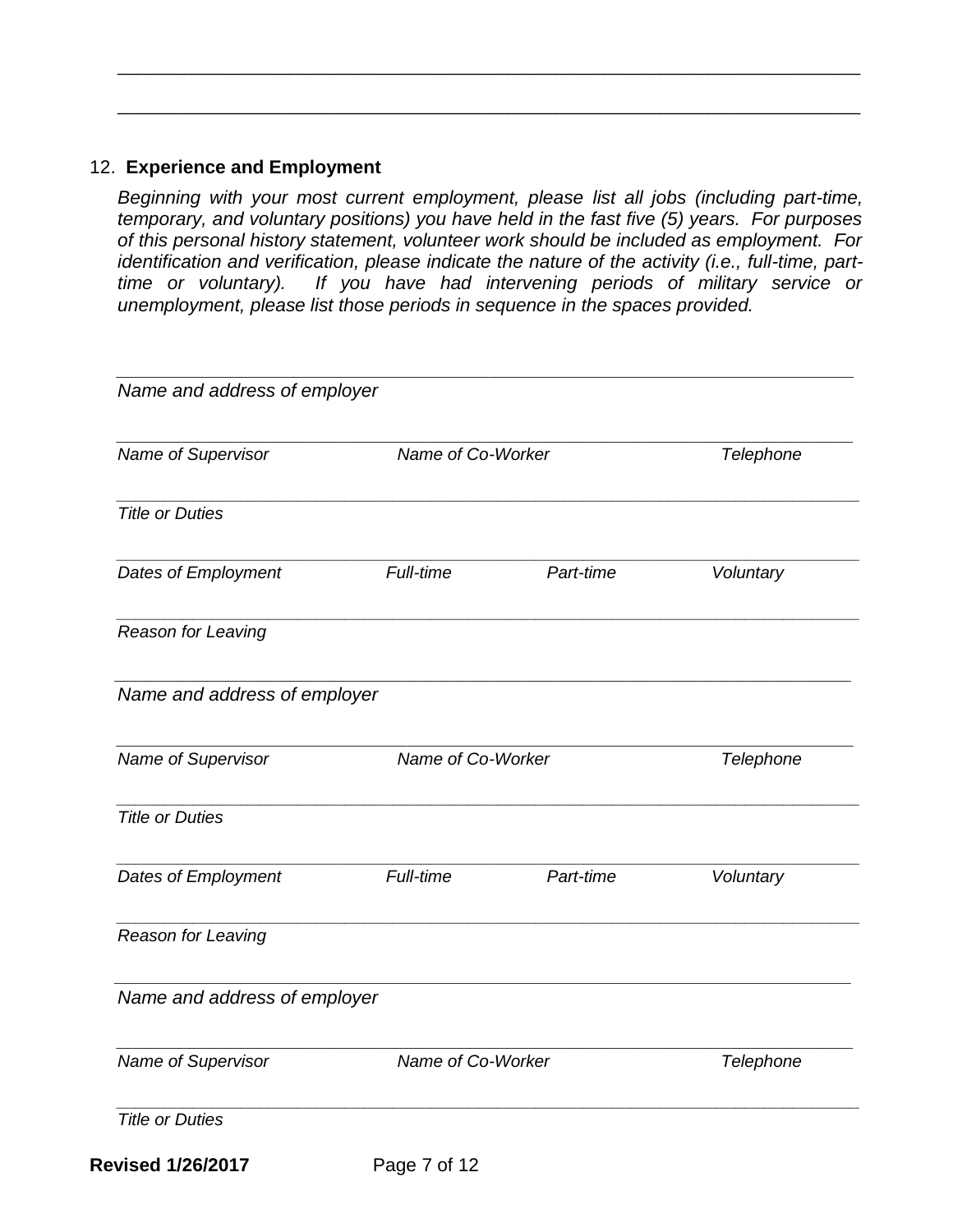| Dates of Employment                                                                                                                                                                          | Full-time         | Part-time | Voluntary |
|----------------------------------------------------------------------------------------------------------------------------------------------------------------------------------------------|-------------------|-----------|-----------|
| <b>Reason for Leaving</b>                                                                                                                                                                    |                   |           |           |
| Name and address of employer                                                                                                                                                                 |                   |           |           |
| Name of Supervisor                                                                                                                                                                           | Name of Co-Worker |           | Telephone |
| <b>Title or Duties</b>                                                                                                                                                                       |                   |           |           |
| Dates of Employment                                                                                                                                                                          | Full-time         | Part-time | Voluntary |
| <b>Reason for Leaving</b>                                                                                                                                                                    |                   |           |           |
| 13. Would any problem result if your present employer were contacted during the course of<br>the background investigation? () Yes                                                            |                   | ) No      |           |
| If no, how and when should such contact be made? _______________________________                                                                                                             |                   |           |           |
| 14. If you have had no prior employment, please explain in space provided below:                                                                                                             |                   |           |           |
|                                                                                                                                                                                              |                   |           |           |
| 15. Have you had any extended work absences for reasons other than earned vacation?<br>$( )$ No<br>) Yes<br>If yes, please explain (include when, name of employer, why) ___________________ |                   |           |           |
|                                                                                                                                                                                              |                   |           |           |
|                                                                                                                                                                                              |                   |           |           |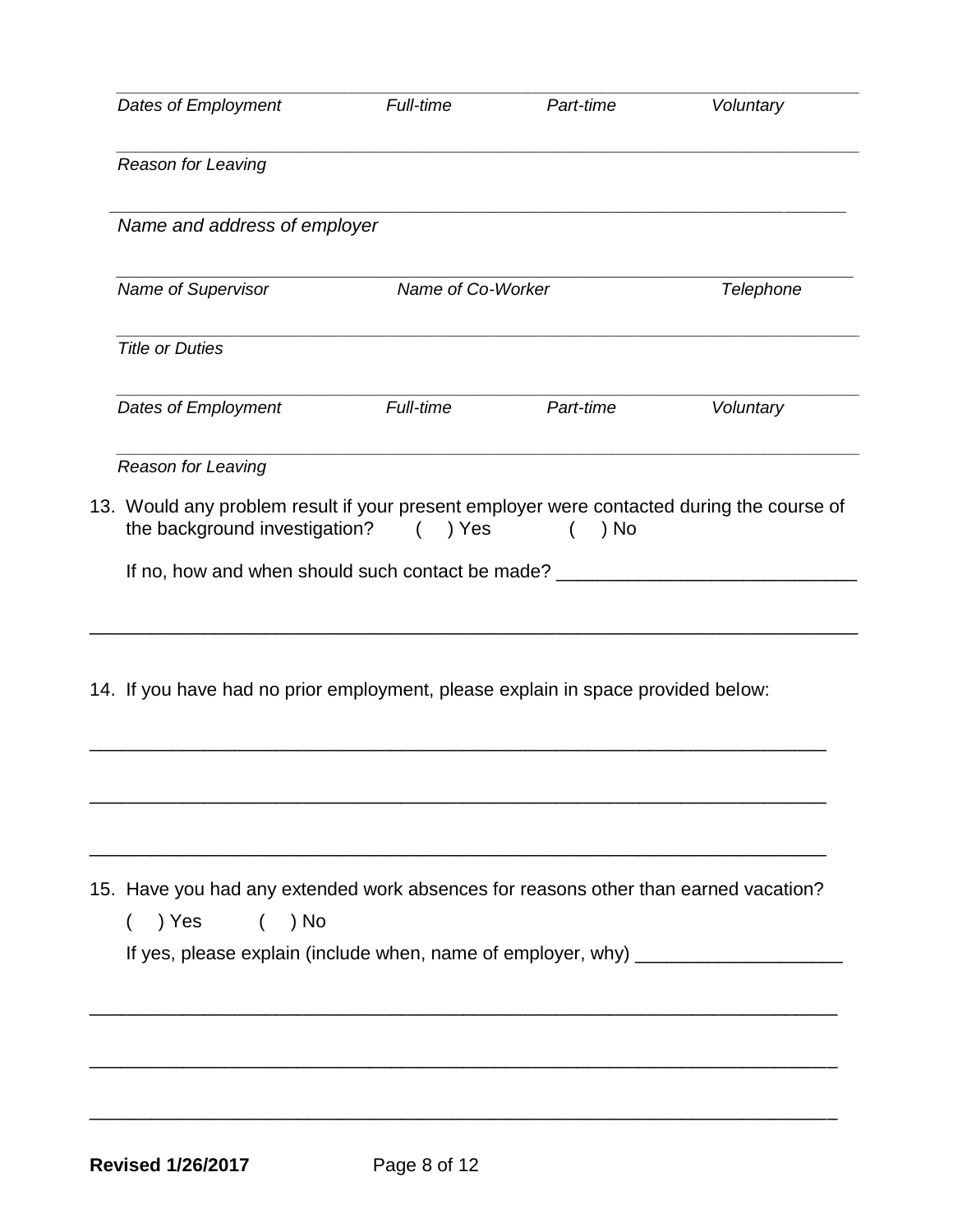| 16. Have you ever been fired or asked to resign from any place of employment?<br>$( )$ No<br>( ) Yes<br>If yes, please give details (include when, where, circumstances) _______________<br><u> 1989 - Johann Stoff, deutscher Stoff, der Stoff, der Stoff, der Stoff, der Stoff, der Stoff, der Stoff, der S</u> |
|-------------------------------------------------------------------------------------------------------------------------------------------------------------------------------------------------------------------------------------------------------------------------------------------------------------------|
| <b>MILITARY SERVICE</b>                                                                                                                                                                                                                                                                                           |
| 17. Have you ever served in a branch of the military? () Yes (<br>) No                                                                                                                                                                                                                                            |
| Branch of military you served<br>Dates Served<br>Date Discharged                                                                                                                                                                                                                                                  |
| <b>FINANCIAL</b>                                                                                                                                                                                                                                                                                                  |
| 18. Have you ever filed for or declared bankruptcy? () Yes (<br>)No                                                                                                                                                                                                                                               |
| If yes, please give details (include when, where, why). ________________________                                                                                                                                                                                                                                  |
| 19. Have any of your bills ever been turned over to a collection agency? () Yes (<br>) No<br>If yes, please give details (include when, firm involved, circumstances). _____________                                                                                                                              |
| 20. Have you ever had purchased goods repossessed? (<br>) Yes<br>) No<br>If yes, please give details (include when, firm involved, circumstances). __________                                                                                                                                                     |
|                                                                                                                                                                                                                                                                                                                   |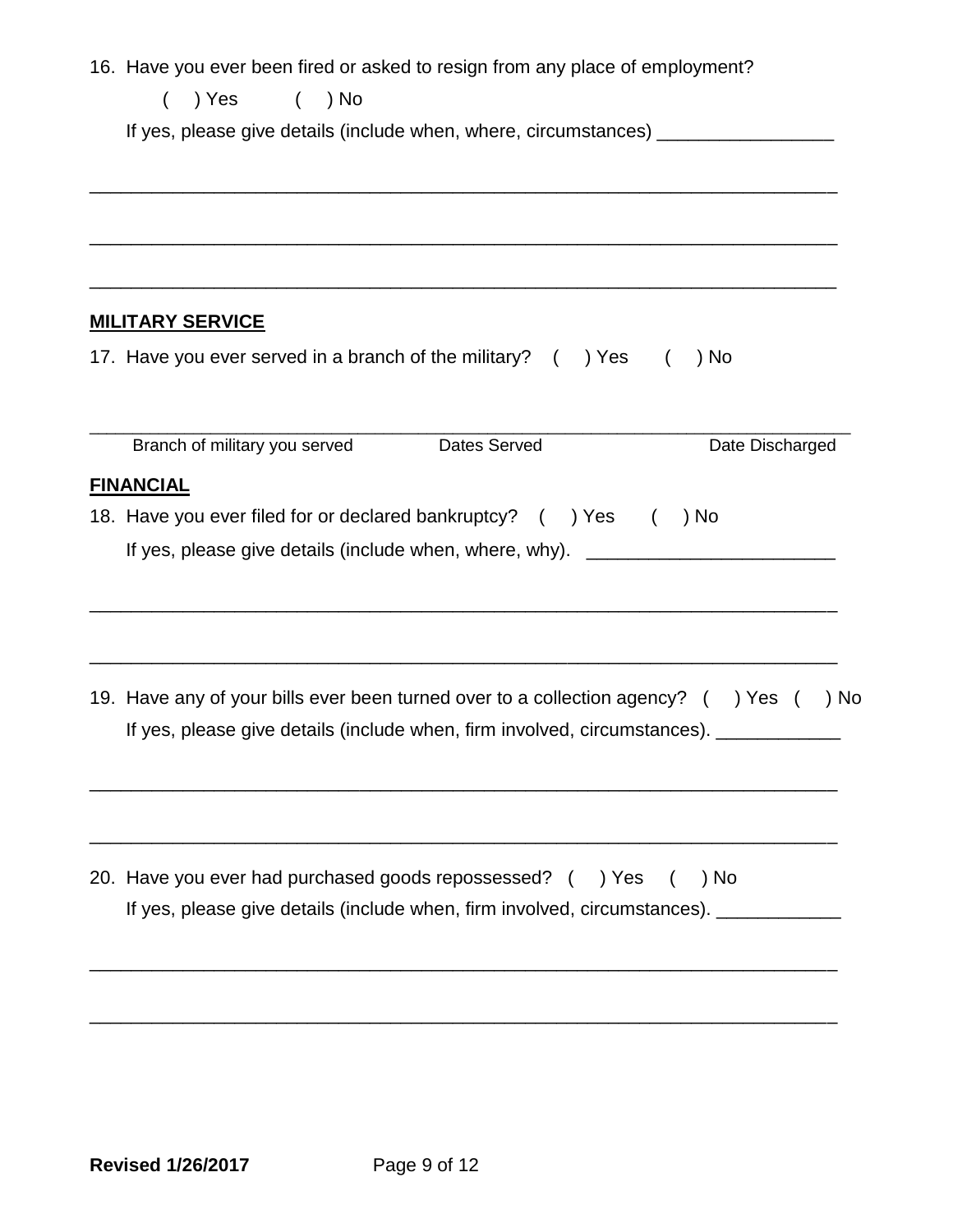| 21. Have your wages ever been garnished? () Yes (<br>) No.                          |
|-------------------------------------------------------------------------------------|
| If yes, please give details (include when, where, why) _______                      |
|                                                                                     |
|                                                                                     |
|                                                                                     |
| 22. Have you ever been delinquent on income or other tax payments? () Yes (<br>) No |
| If yes, please give details (include when, where, why) _________________________    |
|                                                                                     |
|                                                                                     |

### **LEGAL**

23. If you have ever been arrested or convicted for any crime (excluding traffic citations),please give the following information: *(An arrest resulting in participation in a diversion program, or the fact that your record may have been affected by a sealing, an expungement, a release, or a pardon has specific legal implications as to how you should answer this question. Please ask the V.I.P.S. Program Coordinator.*

\_\_\_\_\_\_\_\_\_\_\_\_\_\_\_\_\_\_\_\_\_\_\_\_\_\_\_\_\_\_\_\_\_\_\_\_\_\_\_\_\_\_\_\_\_\_\_\_\_\_\_\_\_\_\_\_\_\_\_\_\_\_\_\_\_\_\_\_\_\_\_\_\_

| Approximate Date | Police Agency                                                                                                             | Circumstances |
|------------------|---------------------------------------------------------------------------------------------------------------------------|---------------|
| Approximate Date | Police Agency                                                                                                             | Circumstances |
| Approximate Date | Police Agency                                                                                                             | Circumstances |
|                  | 24. Have you ever been placed on court probation as an adult? (<br>If yes, please give details (include when, where, why) | ) Yes<br>) No |

\_\_\_\_\_\_\_\_\_\_\_\_\_\_\_\_\_\_\_\_\_\_\_\_\_\_\_\_\_\_\_\_\_\_\_\_\_\_\_\_\_\_\_\_\_\_\_\_\_\_\_\_\_\_\_\_\_\_\_\_\_\_\_\_\_\_\_\_\_\_\_\_\_

\_\_\_\_\_\_\_\_\_\_\_\_\_\_\_\_\_\_\_\_\_\_\_\_\_\_\_\_\_\_\_\_\_\_\_\_\_\_\_\_\_\_\_\_\_\_\_\_\_\_\_\_\_\_\_\_\_\_\_\_\_\_\_\_\_\_\_\_\_\_\_\_\_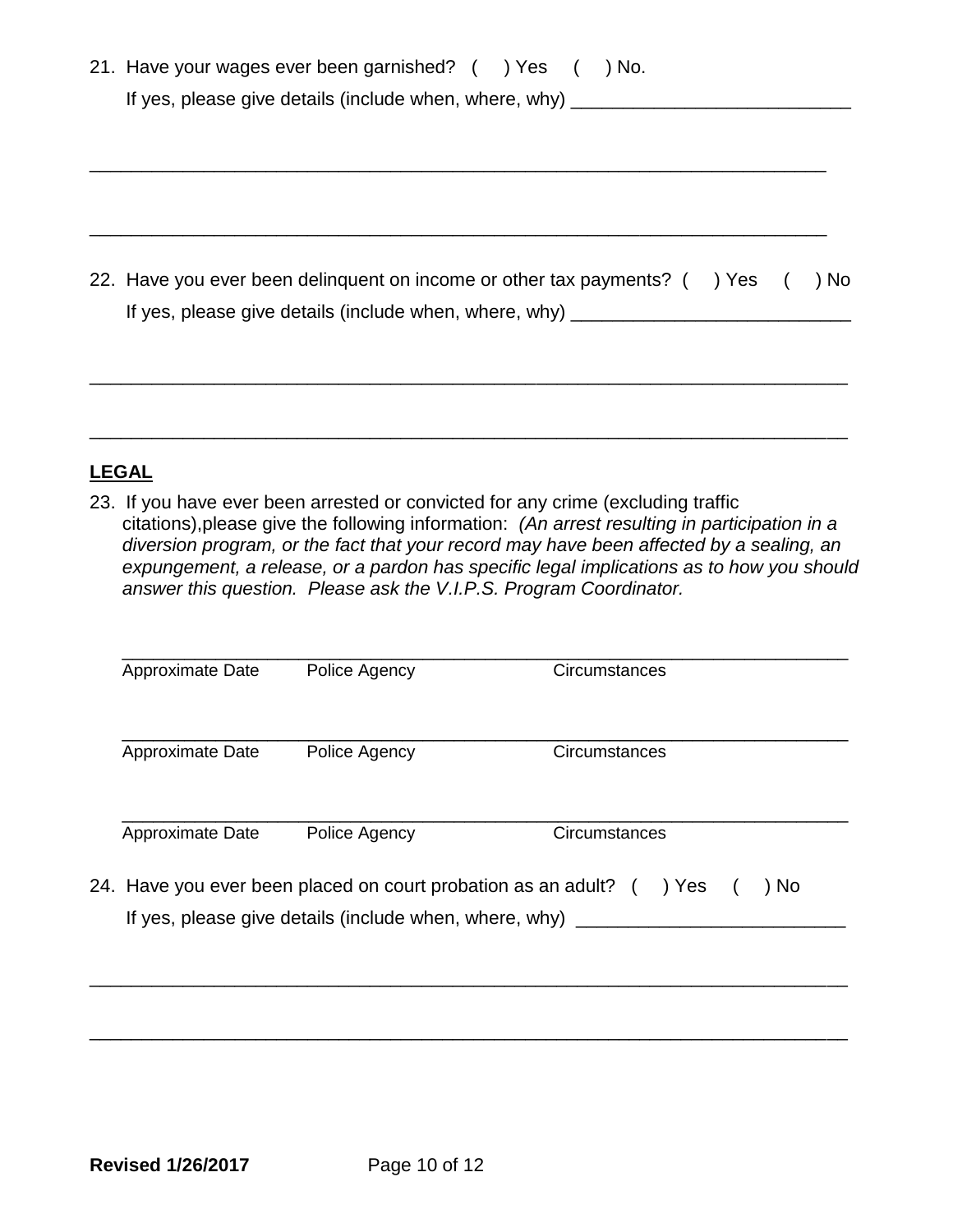25. Have you ever been reported to a law enforcement agency as a missing person?

( ) Yes ( ) No

If yes, please give details (include date, law enforcement agency, circumstances)

\_\_\_\_\_\_\_\_\_\_\_\_\_\_\_\_\_\_\_\_\_\_\_\_\_\_\_\_\_\_\_\_\_\_\_\_\_\_\_\_\_\_\_\_\_\_\_\_\_\_\_\_\_\_\_\_\_\_\_\_\_\_\_\_\_\_\_\_\_\_\_\_

\_\_\_\_\_\_\_\_\_\_\_\_\_\_\_\_\_\_\_\_\_\_\_\_\_\_\_\_\_\_\_\_\_\_\_\_\_\_\_\_\_\_\_\_\_\_\_\_\_\_\_\_\_\_\_\_\_\_\_\_\_\_\_\_\_\_\_\_\_\_\_\_

26. Have you now or have you ever been involved as a plaintiff or defendant in any civil court action? ( ) Yes ( ) No

|                 | If yes, please give details (include when, where, name and location of court, |  |
|-----------------|-------------------------------------------------------------------------------|--|
| circumstances). |                                                                               |  |

\_\_\_\_\_\_\_\_\_\_\_\_\_\_\_\_\_\_\_\_\_\_\_\_\_\_\_\_\_\_\_\_\_\_\_\_\_\_\_\_\_\_\_\_\_\_\_\_\_\_\_\_\_\_\_\_\_\_\_\_\_\_\_\_\_\_\_

\_\_\_\_\_\_\_\_\_\_\_\_\_\_\_\_\_\_\_\_\_\_\_\_\_\_\_\_\_\_\_\_\_\_\_\_\_\_\_\_\_\_\_\_\_\_\_\_\_\_\_\_\_\_\_\_\_\_\_\_\_\_\_\_\_\_\_

\_\_\_\_\_\_\_\_\_\_\_\_\_\_\_\_\_\_\_\_\_\_\_\_\_\_\_\_\_\_\_\_\_\_\_\_\_\_\_\_\_\_\_\_\_\_\_\_\_\_\_\_\_\_\_\_\_\_\_\_\_\_\_\_\_\_\_\_

\_\_\_\_\_\_\_\_\_\_\_\_\_\_\_\_\_\_\_\_\_\_\_\_\_\_\_\_\_\_\_\_\_\_\_\_\_\_\_\_\_\_\_\_\_\_\_\_\_\_\_\_\_\_\_\_\_\_\_\_\_\_\_\_\_\_\_\_

#### **MOTOR VEHICLE OPERATIONS**

| 27. Driver's License Number: | <b>Expiration Date:</b> |  |
|------------------------------|-------------------------|--|
|                              |                         |  |

28. Have you ever been refused a driver's license in another state or country? ( ) Yes ( ) No

If yes, explain (include when, where, why) \_\_\_\_\_\_\_\_\_\_\_\_\_\_\_\_\_\_\_\_\_\_\_\_\_\_\_\_\_\_\_\_\_\_\_\_

- 29. List the policy number, expiration date and company which issued your automobile liability policy:
- 30. Please list all traffic citations (exclude parking citations) you have received within the last five years. List nature of violation, location (city), approximate date, and indicate whether fined or action taken on driver's license.

 $\overline{\phantom{a}}$  , and the contribution of the contribution of the contribution of the contribution of the contribution of the contribution of the contribution of the contribution of the contribution of the contribution of the

\_\_\_\_\_\_\_\_\_\_\_\_\_\_\_\_\_\_\_\_\_\_\_\_\_\_\_\_\_\_\_\_\_\_\_\_\_\_\_\_\_\_\_\_\_\_\_\_\_\_\_\_\_\_\_\_\_\_\_\_\_\_\_\_\_\_\_\_\_\_

 $\overline{\phantom{a}}$  , and the contribution of the contribution of the contribution of the contribution of the contribution of the contribution of the contribution of the contribution of the contribution of the contribution of the